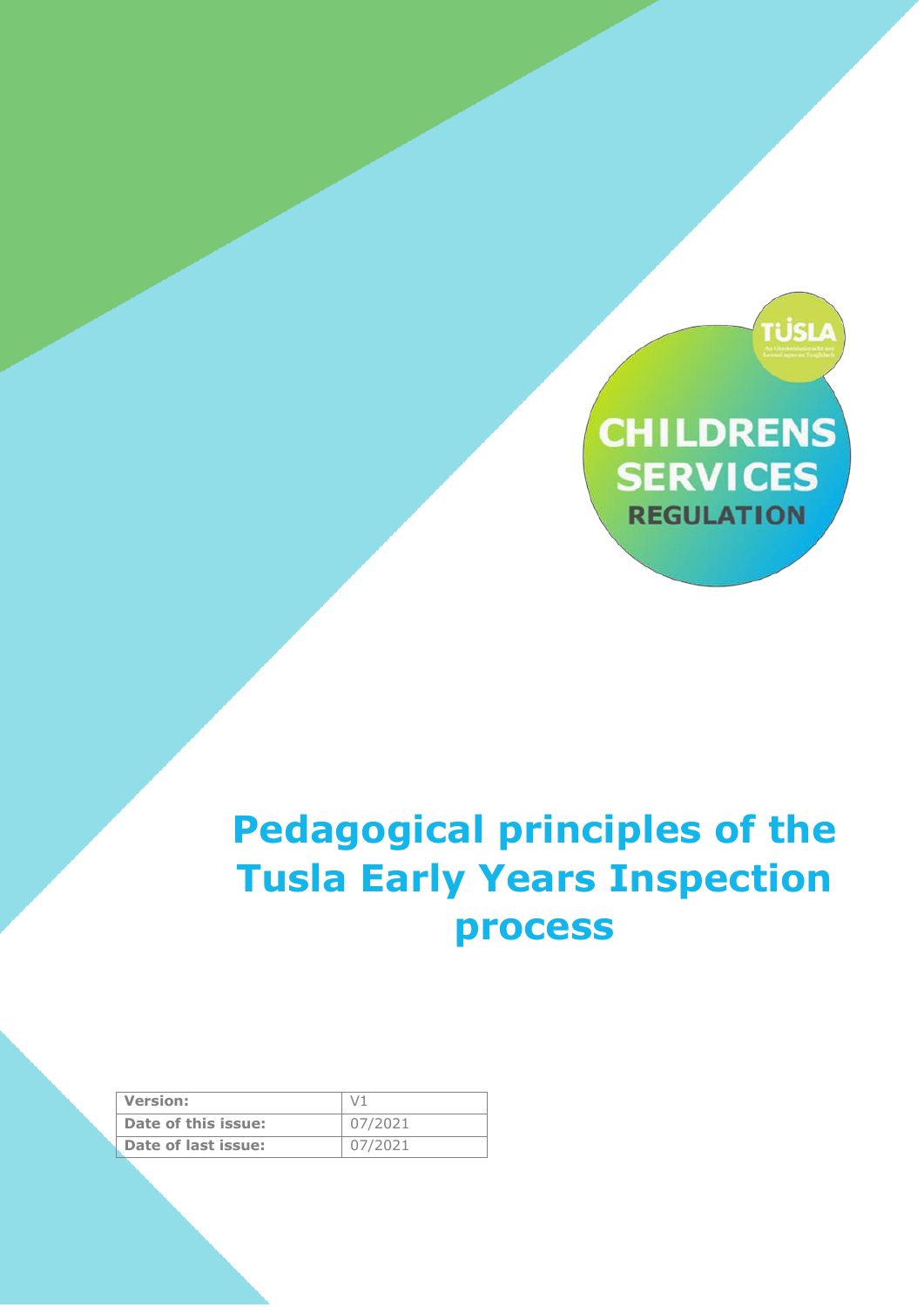## **Introduction**

The work of Tusla early years inspectorate is underpinned by a number of pedagogical principles based on our experience and expert knowledge of child development, early learning and care and pedagogy. This knowledge and experience is influenced by our fundamental beliefs and values, which are as Pajares (1993, p.307) suggests, 'the best indicators of the decisions individuals make'. As an inspectorate we believe that it is important to be explicit about the pedagogical principles which underpin our work and our activity, and in doing so give visibility to our frame of reference in the inspection of early years services.

These principles have been documented based on our belief and recognition of the importance of keeping the best interests of the child at the heart of the inspection process. The *Child Care (Pre-School Services) (No 2) (Amendment) Regulations 2006* specifically Regulation 5 highlighted the importance of **process quality** underpinned by the "whole Child Perspective" as outlined in the National Children's Strategy (Department of Health and Children 2000) and underpinned by the United Nations Convention on the Rights of the Child (UNCRC), (UN 1989). Placing the child at the heart of our understanding and recognising the child as an active participant in her or his own development and learning continues to be central to the Tusla early years inspection process under the current Regulations - *Child Care Act 1991 (Early Years Services) Regulations 2016*. These pedagogical principles have also been influenced by the two national practice frameworks, *Síolta*, *the National Quality Framework for Early Childhood Education* (CECDE 2006) and *Aistear*, *the Early Childhood Curriculum Framework* (NCCA, 2009) and by the European Commission (2014) Key *principles of Quality Framework.*

## **Pedagogical Principles**

## **1. The Child**

Our image of the child is based on a belief that the child is competent, unique and an active participant in her / his learning and development.

## **2. Rights Based Approach**

Children have rights as outlined in The United Nations Convention on the Rights of the Child (UN 1989). These rights should be met when children access Tusla registered early years services. These rights include the right to be safe, the right to have quality relationships, the right to learn and play the right to have a voice in matters that affect them, the right to their identity and the right to have their parents engaged in their service provision.

## **3. Basic Care Needs**

As outlined in Maslow's Hierarchy of needs; food, sleep and rest, shelter, safety and security, quality relationships must be met before a child can reach high levels of self-actualisation, with high levels of wellbeing and engagement in their learning processes. Tusla early years inspectorate recognise that children cannot reach a level of self-actualisation unless their basic care needs are met, therefore ensuring children's basic care needs are met in Tusla registered early years service is a priority for the inspectorate.

## **4. Basic Psychological Needs**

Childrens basic psychological needs for autonomy, (to make choices and have control over their decision making) competence (to have active, meaningful experiences) and relatedness (positive relationships) (Ryan and Deci 2017), should be supported while accessing Tusla registered early years services.

## **5. Relationships**

EYI – Pedagogical Principles July 2021 Page **2** of **5**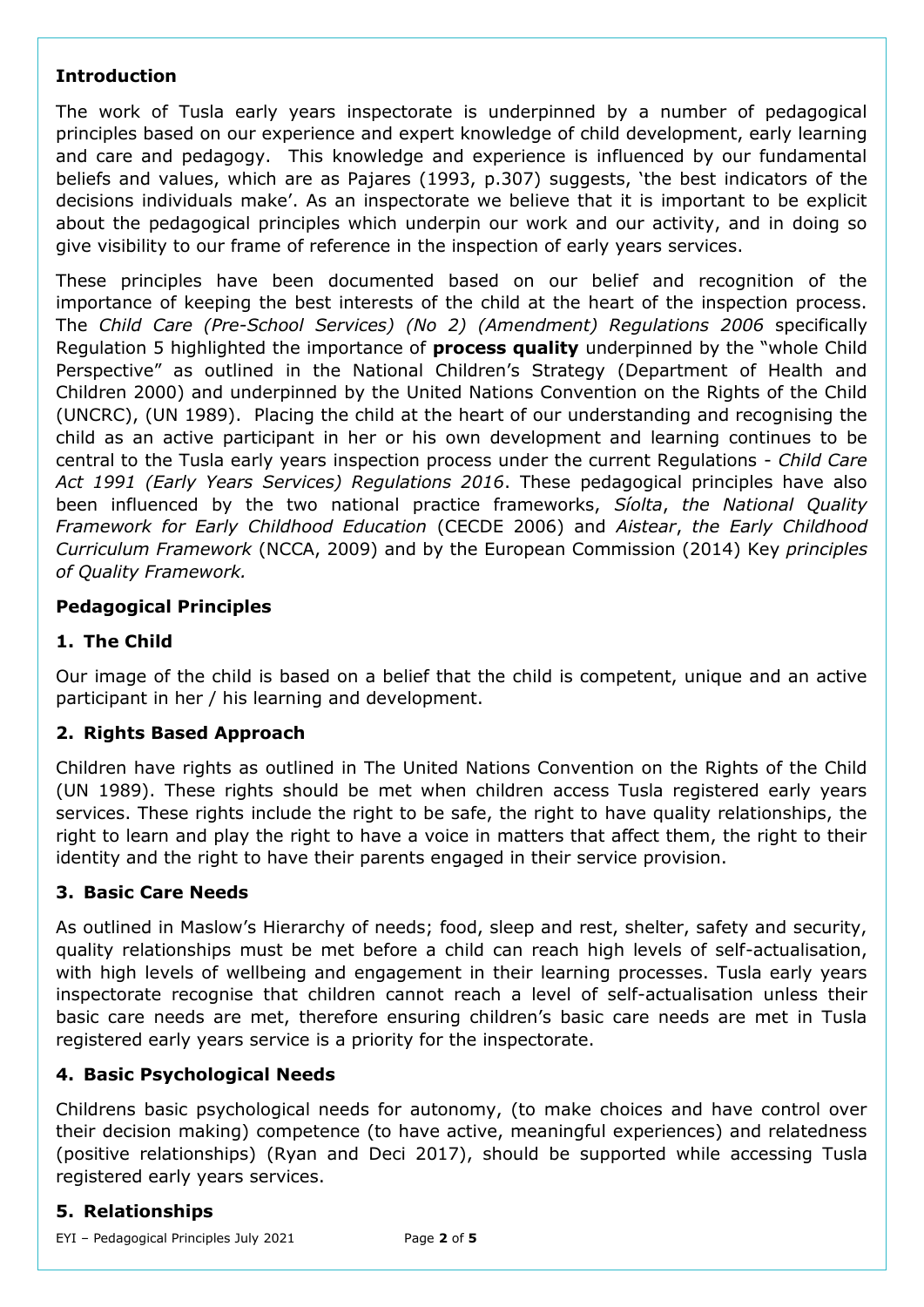Quality relationships are the 'active ingredients' which support high levels of wellbeing and development. Each child accessing a Tusla registered early years service should have high quality relationships and interactions.

## **6. Partnership with parents/ guardians and families**

Tusla early years inspectorate believe that the active participation of parents is an integral part of the early learning and care experience. Working in partnership with parents and guardians supports quality early years provision and positives experiences for children attending early years services.

## **7. Bio ecological Model**

Tusla early years inspectorate respect and value the importance of the child at the centre, influencing and being influenced by a complex system of relationships from the micro systems, context and culture within the family, early years setting, community to the macro systems at national and international policy level.

## **8. Early Learning Care Environment**

Tusla early years inspectorate believe that for children to have quality early years experiences in Tusla registered early years services that the early learning and care environment should support children's emerging interests to be curious, to explore, to think and to make meaning. Children's identity and belonging should be supported and reflected in the early learning and care environment. The active learning environment should support children to actively engage and have high levels of wellbeing and high levels of involvement in their play and learning.

## **9. Safety**

Tusla early years inspectorate believe that every child accessing a Tusla registered early years service must be safe. Parents have identified that this is the most important criteria for them and as such our duty of care is to ensure that children are safe in early years settings.

## **10. Governance**

Excellent governance where individuals are accountable, transparent in their actions, communicate effectively, operate the early years service in a professional, effect and efficient manner, are trusted by service users, children, parents, guardians and other stakeholders and communicate and operate efficiently are a core component of quality early years provision.

## **11. Leadership**

Leadership in early years services plays a central role in promoting, improving and sustaining organisational performance, quality improvement and innovation. Leadership involves both administrative and pedagogical functions. Leaders in early years services, support and lead staff to implement a shared vision for both structural and process quality provision. A shared vision and a cohesive team where staff feel valued and have opportunities to grow and develop are essential to quality provision and children having quality experiences in early years services.

## **12. Play**

Children accessing Tusla registered early years services should have joyful play and learning experiences, where the pedagogical approach is nurturing. We believe that the approach to learning should be autonomy supportive, where there is a balance of child and adult led initiatives. In an autonomy supportive learning environment, children and adults engage in